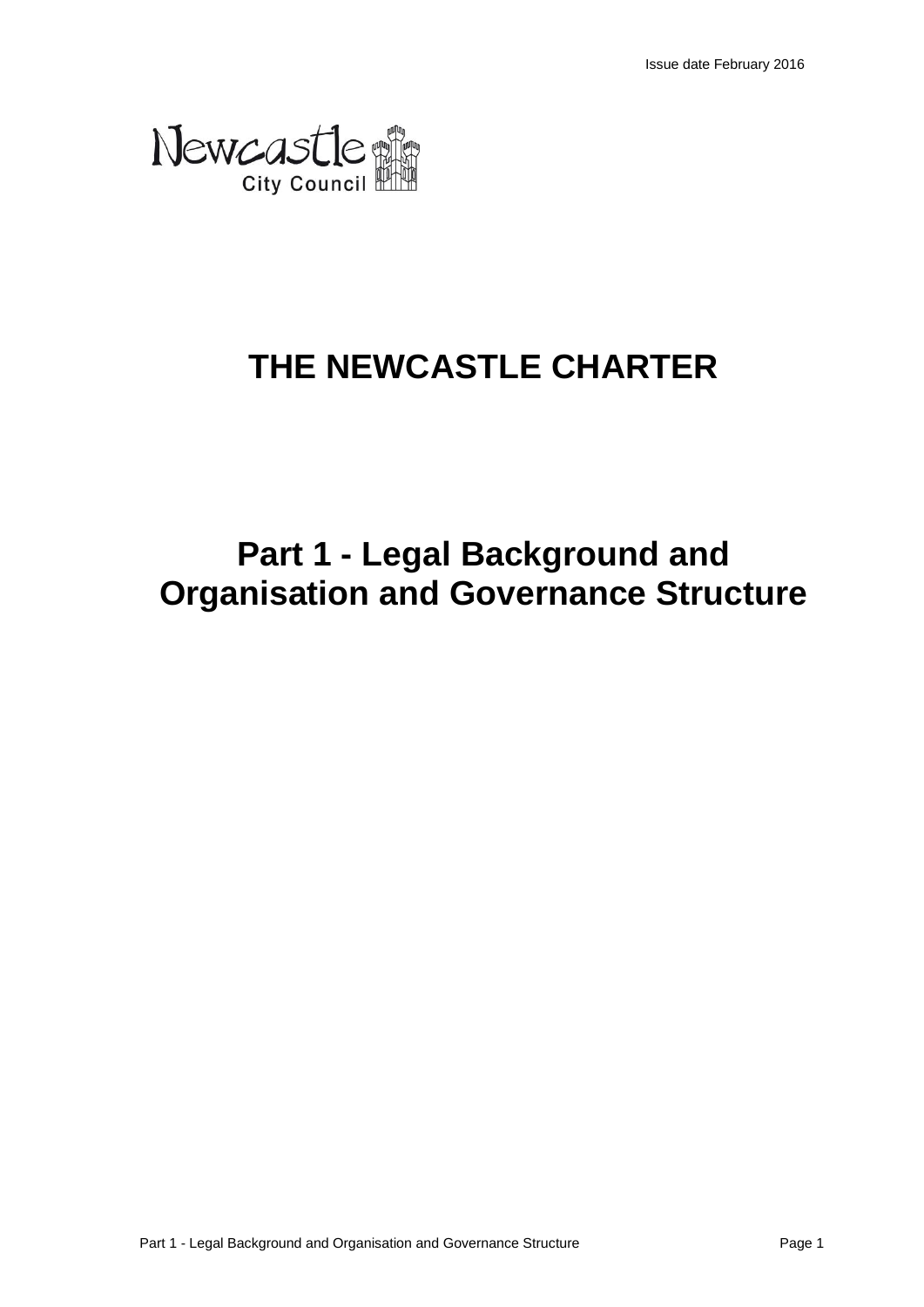# **PART 1: NEWCASTLE CITY COUNCIL - LEGAL BACKGROUND AND ORGANISATION AND GOVERNANCE STRUCTURE**

- **1.1 Legal Background**
- **1.2 Wider Context**
- **1.3 Political Structure**
- **1.4 Officer Structure**
- **1.5 Summary of Constitution**

## **1.1 Legal Background**

Since 1999, Newcastle City Council has been operating under an Executive style of political management in response to the Government's White Paper *Local Leadership, Local Choice* and the then Local Government Bill.

Following the enactment of the Local Government Act 2000, the Council appointed a Constitutional Forum to oversee public consultation on the three forms of executive government available under the Act: -

- Leader and Cabinet
- Elected Mayor and Cabinet
- Elected Mayor and Council Manager

The Constitutional Forum published its report in September 2001.

At a special meeting of the City Council on 12 September 2001, the Council resolved to adopt the Leader and Cabinet form, with effect from the Annual Meeting in May 2002.

Changes to the 2000 Act made by the Local Government and Public Involvement in Health Act 2007 required the Council to adopt one of two forms of executive arrangements to take effect from May 2010:

- Leader and Cabinet
- Elected Mayor and Cabinet

Following public consultation the Council at a special meeting on 4 November 2009 resolved to adopt the Leader and Cabinet form, with effect from 10 May 2010.

#### **The Newcastle Charter**

The Newcastle Charter is the constitution of the City Council.

The Charter sets out how the Council operates, how decisions are made and the procedures which are followed to ensure that these are efficient, transparent and accountable to local people. Some of these processes are required by the law, while others are a matter for the Council to choose.

The Charter comprises 17 Articles which set out the basic rules governing the Council's business together with more detailed procedures and codes of practice, rules and protocols.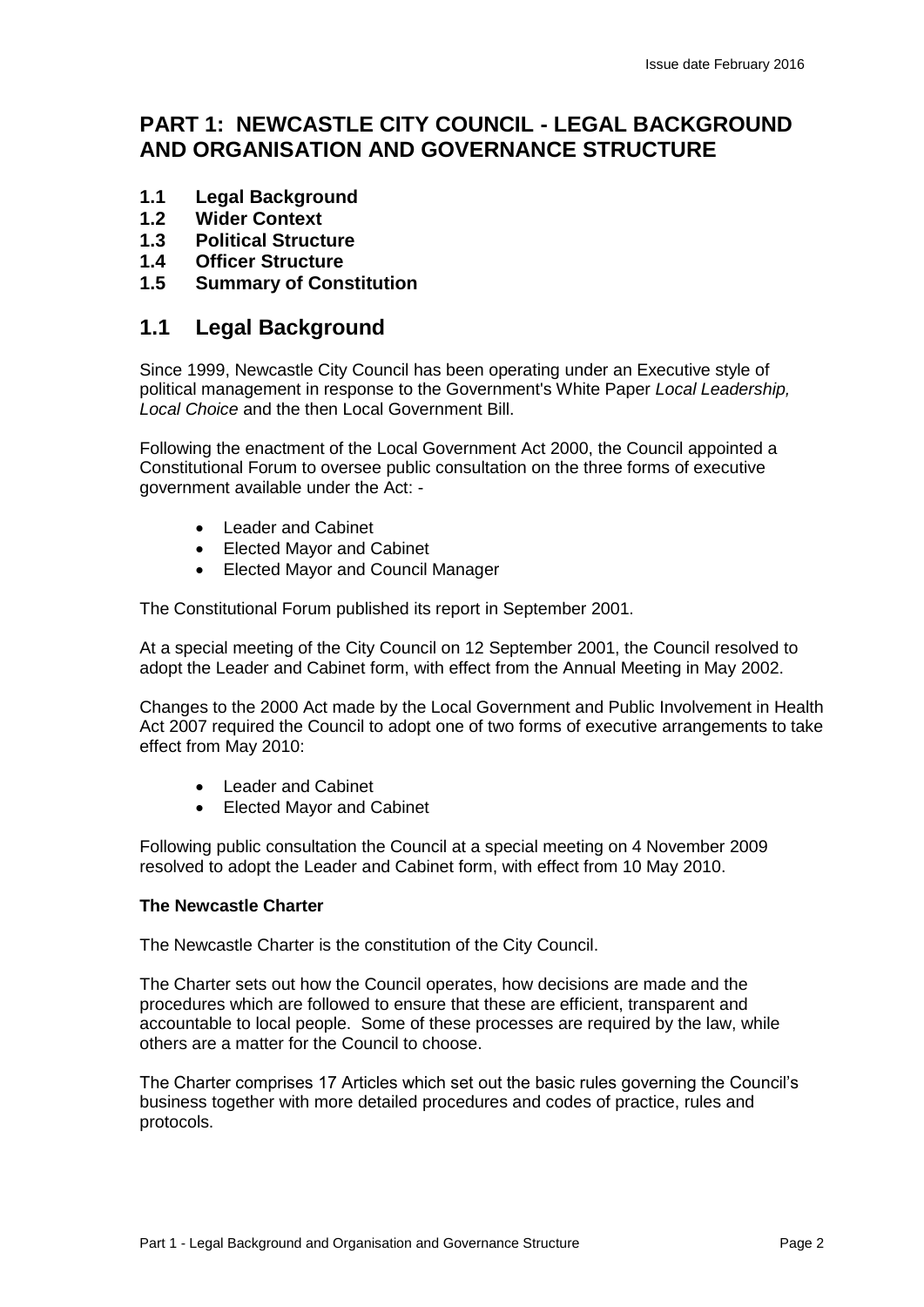#### **The Legal Status of Newcastle City Council**

The City Council was established by the Local Government Act 1972 from the 1 April 1974. It comprised the areas of: -

- The County Borough of the City and County of Newcastle upon Tyne; and
- From the County of Northumberland, the areas of:-
	- Gosforth Urban District Council
	- Newburn Urban District Council
	- In the Castle Ward Rural District, the parishes of:-
		- **•** Brunswick
		- Dinnington
		- Hazlerigg
		- North Gosforth: and
		- Woolsington; and
	- The Moot Hall and Precincts, Newcastle upon Tyne.

#### The Act established the **metropolitan district of Newcastle upon Tyne** and a Council to be known as **The Newcastle upon Tyne District Council**.

In the same year, the Queen on the advice of the Privy Council granted two charters to the metropolitan district of Newcastle upon Tyne: -

- Firstly, a charter that conferred on the district, the status of a **Borough** and entitled the chairman and vice-chairman of the Council to the style of **Mayor** and **Deputy Mayor**.
- Secondly, a charter that conferred on the district the status of a **City** and entitled the chairman and the vice-chairman to the style of **Lord Mayor** and **Deputy Lord Mayor**.

As a result of this, the City Council's legal name is: -

#### **The Council of the City of Newcastle upon Tyne**

The charters also preserved the rights to appoint local officers of dignity that were exercisable by the Lord Mayor Aldermen and Citizens of the City and County of Newcastle upon Tyne and the privileges and rights of the citizens.

- One such right was to appoint a Sheriff for the City. In 1996, the City Council resolved to exercise that right again in recognition of the forthcoming 600<sup>th</sup> anniversary of the City first being granted the right to appoint its own sheriff. By convention the Deputy Lord Mayor is also appointed to be Sheriff.
- The City Council also has the right to appoint an Honorary Recorder for the City. By convention, the Senior Circuit Judge at Newcastle Crown Court is appointed.

The Local Government Act 1972 also gives the City Council the right to appoint Honorary Aldermen and Honorary Freemen of the City.

 The title of honorary **Alderman** can be conferred on persons who have rendered eminent services to the City Council as past members.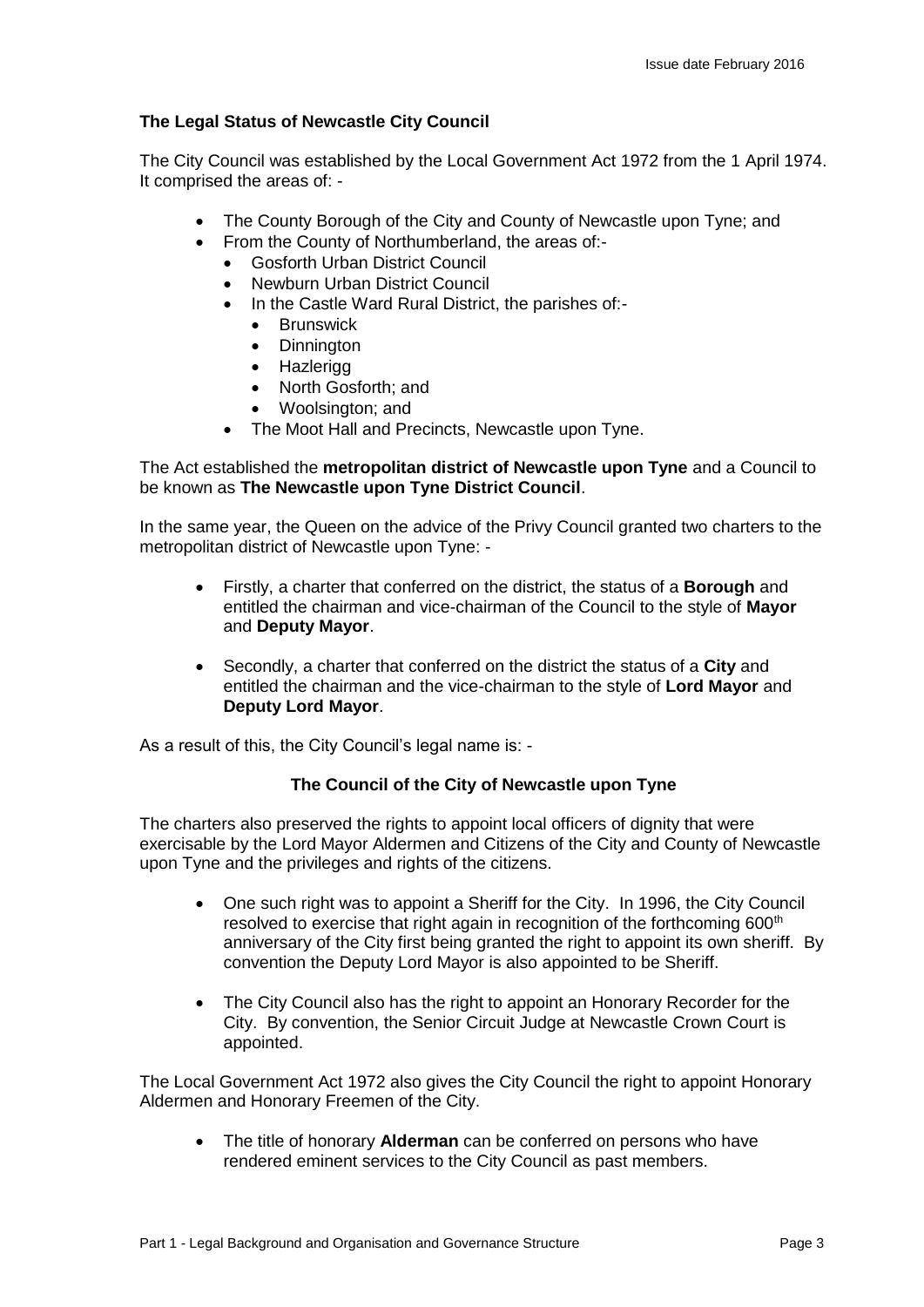The title of honorary **Freeman** can be conferred on persons of distinction and persons who have rendered eminent services to the City.

#### **County of Tyne and Wear**

The Local Government Act 1972 also established the **Metropolitan County of Tyne and Wear** and **The Tyne and Wear County Council**.

The Local Government Act 1985 abolished the Tyne and Wear County Council from 1 April 1986. However the **Tyne and Wear Metropolitan County** still exists as an administrative area for various legal and administrative purposes, including: -

- The Crown appoints a Lord Lieutenant and High Sheriff for Tyne and Wear;
- Joint Authorities have county-wide functions, including:-
	- The Tyne and Wear Integrated Transport Authority; and
	- The Tyne and Wear Fire and Rescue Authority.
- There are also a number of joint committees and bodies that the five Tyne and Wear Districts have set up to co-ordinate functions through the county.

#### **Parish Councils**

There are six Parish Councils in the City: -

- Blakelaw and North Fenham (established in 2001) now known as Blakelaw and North Fenham Community Council
- **•** Brunswick
- Dinnington
- Hazlerigg
- North Gosforth; and
- Woolsington

#### **1.2 Wider Context**

The diagram at **Figure 1** shows the wider context of the governance of the city.

#### **Gateshead and Newcastle Partnership**

The Council also works in partnership with Gateshead Council to deliver various partnership initiatives and these are also shown in Figure 1.

#### **Joint Arrangements**

The Council has joint working arrangements with various local bodies and these too are shown in Figure 1.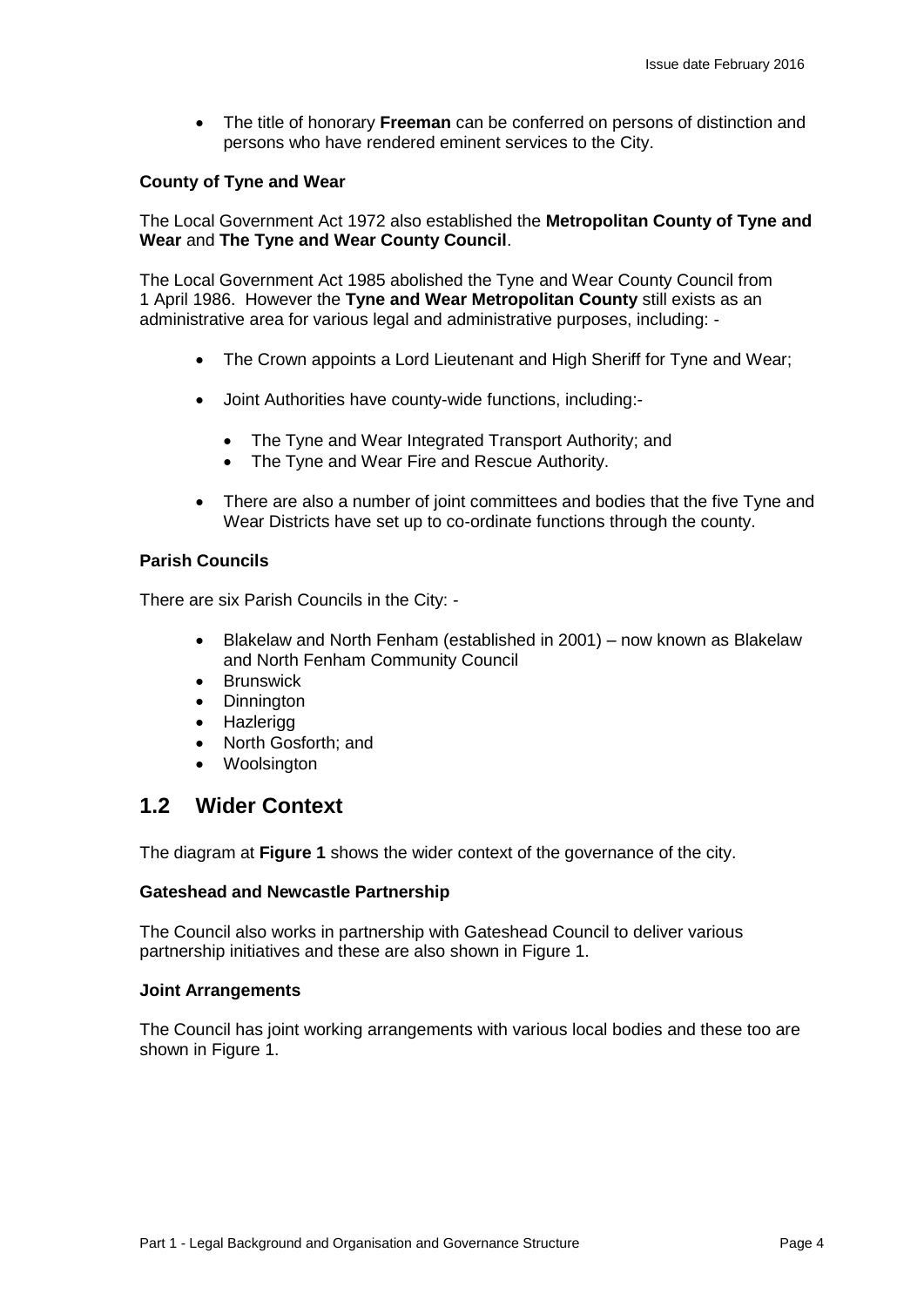# **Figure 1: The Wider Context of the Governance of the City**

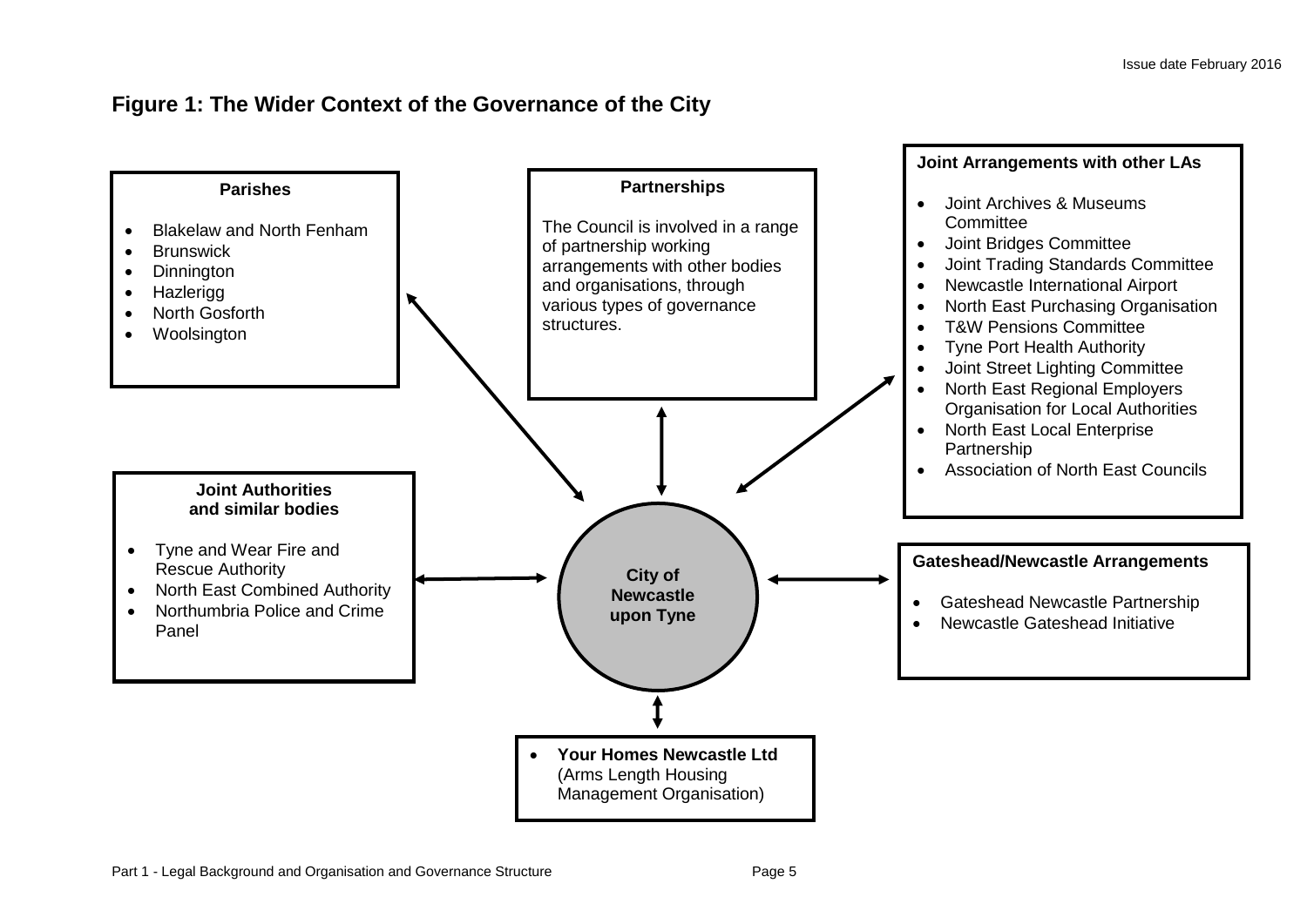# **1.3 Political Structure**

#### **The Council**

The Council is composed of 78 councillors with one-third elected three years in four. Councillors are democratically accountable to residents of their ward. The overriding duty of councillors is to the whole community, but they have a special duty to their constituents, including those who did not vote for them.

The Council currently operates a Leader and Cabinet (Executive) structure. Some councillors have specific responsibility for an area of the Council's activities (a portfolio) and these councillors come together and meet as the Cabinet. The Cabinet has authority to make important decisions about services and the implementation of Council policies. Councillors have to agree to follow a code of conduct to ensure high standards in the way they undertake their duties. The Standards Committee trains and advises them on the code of conduct.

All councillors meet together as the Council. Meetings of the Council are normally open to the public. Here councillors decide the Council's overall policies and set the budget each year.

The Council meeting is the public forum for debating key issues facing the city. It appoints the Executive Leader and holds him/her to account, as well as members of the Cabinet (who are appointed by the Leader). The Council also appoints the regulatory and non-executive committees of the Council, advisory committees, ward committees and overview and scrutiny committees. Overview and scrutiny committees assist in policy development and scrutinise decisions made by the Cabinet and other bodies.

Citizens may present petitions and deputations to the Council meeting. They may also ask questions at public question time.

#### **The Cabinet (Executive)**

The Leader appoints a Cabinet, consisting of up to nine other councillors, as well as him/herself. The Cabinet is the part of the Council which is responsible for most strategic decisions. Executive decisions can be made by the Leader or any of the following persons or bodies to whom the Leader delegates power to make executive decisions: the full Cabinet; a committee of the Cabinet; an individual Cabinet member; or a Delegated Officer.

In May 2011, the Leader delegated the power to make such decisions to any individual Cabinet member.

When major decisions are to be discussed or made, these are published in the Cabinet's Forward Plan in so far as they can be anticipated. (In this Charter, the "Forward Plan" means the "Notice of proposed key decisions and notice of private meetings of Cabinet and Procurement Committee" referred to in Part 4B). The Forward Plan is widely available so that other councillors and the public are aware of the major matters that will be considered in the future so that they can express their views to the Cabinet members.

When the Cabinet meets to take decisions or to discuss major decisions which are to be made in the future, the meetings will be open for the public to attend except where personal or confidential matters are being discussed.

The Cabinet has to make decisions which are in line with the Council's overall policies and budget. If it wishes to make a decision which is outside the budget or policy framework, this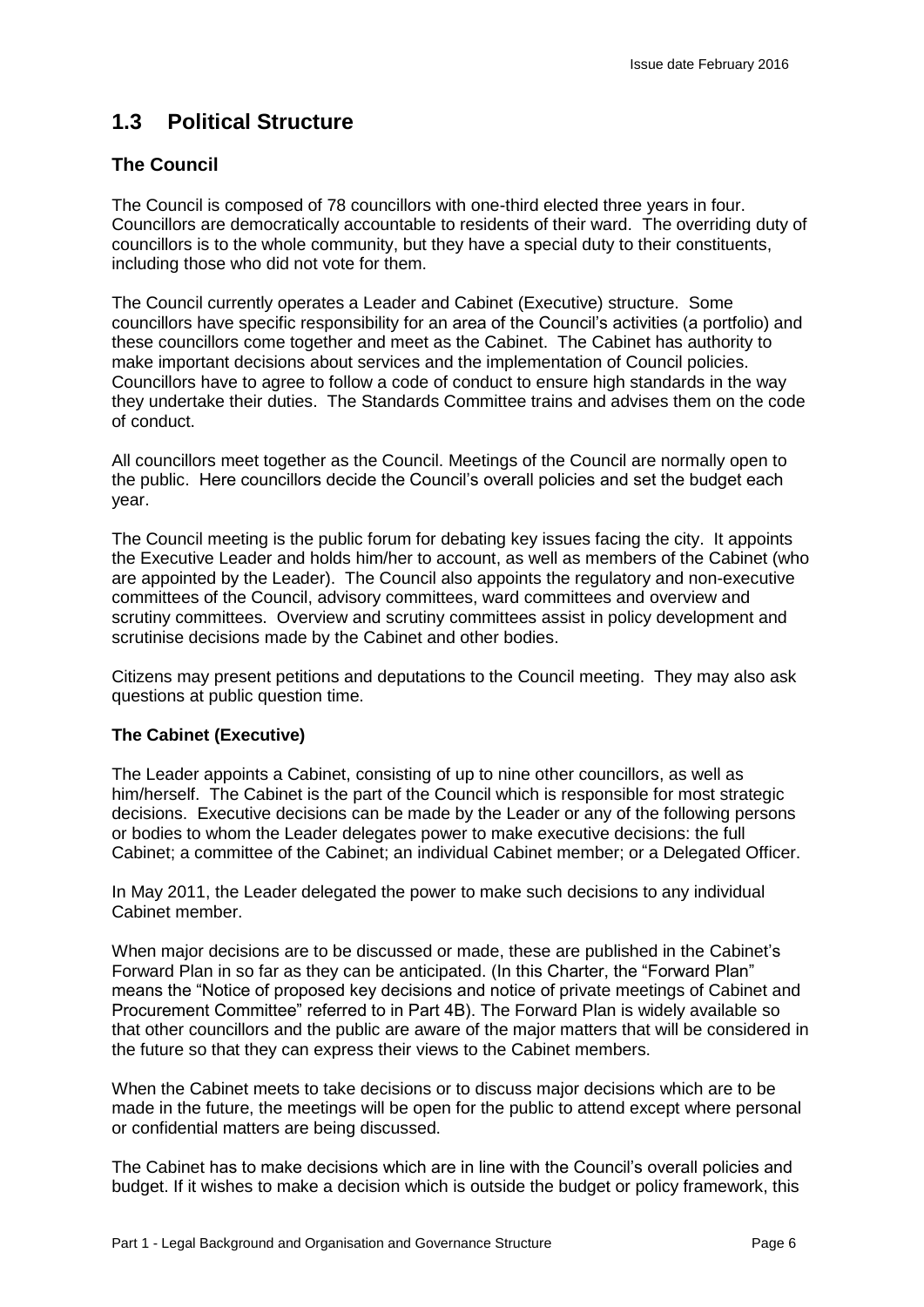must be referred to the Council as a whole to decide.

#### **Non-Executive Committees**

Some decisions such as those about planning, licensing, employment, elections and the constitution cannot be made by the Cabinet. Separate committees have been set up to either make these decisions or to make recommendations to the City Council.

#### **Advisory Committees**

Advisory Committees have been set up to advise the Council, Cabinet and officers before they make decisions.

#### **Ward Committees**

Ward Committees have been set up to act as a forum for the debate of locally based issues and to make local decisions.

#### **Overview and Scrutiny Committees**

There are two scrutiny committees - Overview and Scrutiny Committee and Health Scrutiny Committee - (referred to in this Charter as "scrutiny committees") who support the work of the Cabinet and the Council as a whole. They make reports and recommendations which advise the Cabinet and the Council as a whole on its policies, budget and service delivery.

Scrutiny committees also monitor the decisions of the Cabinet and others.

They can 'call-in' some decisions which have been made by the Cabinet or a Cabinet member (or an officer) but not yet implemented. This enables them to consider whether the decision is appropriate. They may recommend that the decision-maker reconsider the decision.

A diagram showing the committee structure can be seen at **Figure 2**.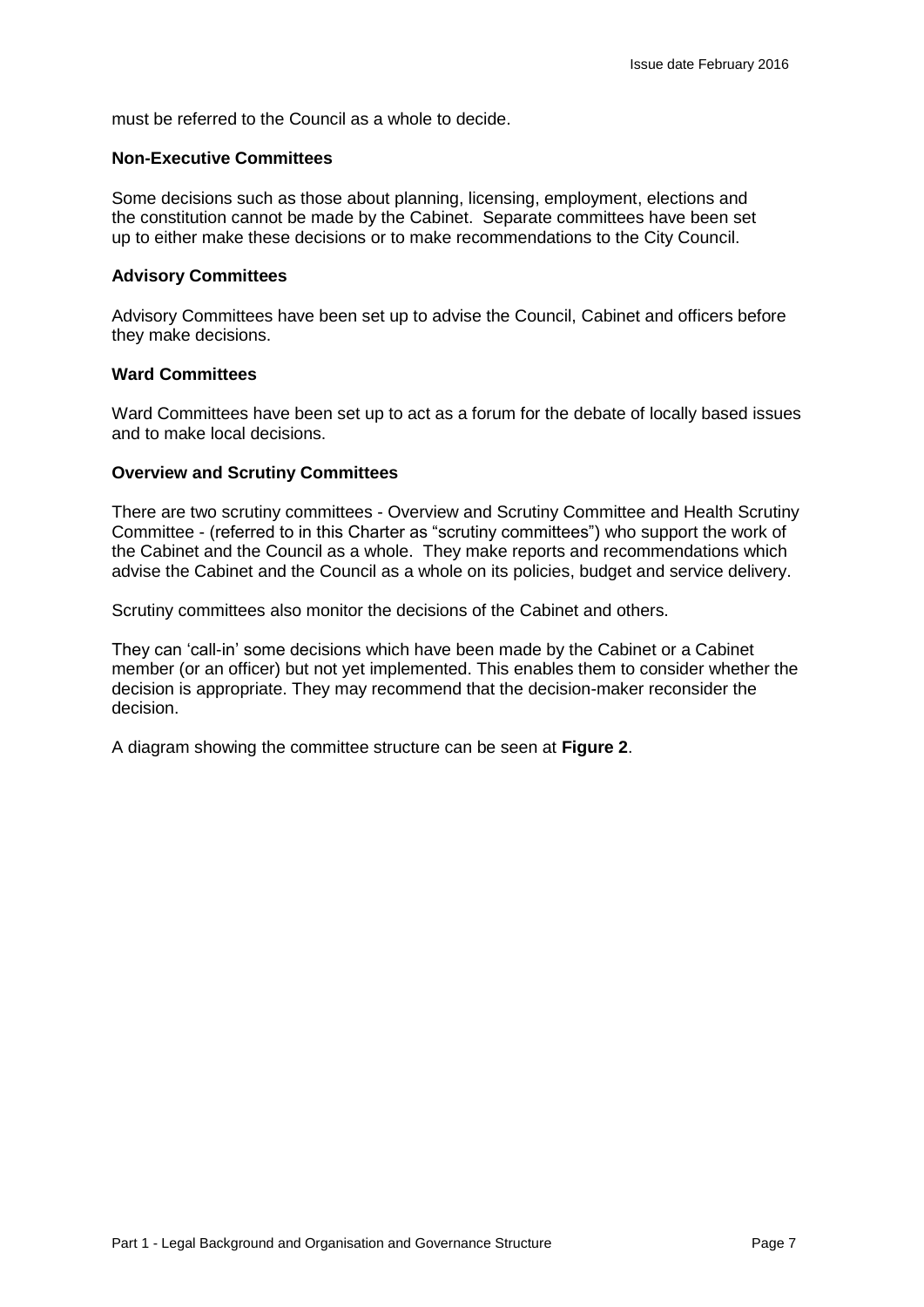# **Figure 2: The Governance of the City Council: the Committee Structure**

| <b>CITY COUNCIL</b>                                                      |                                                |                                                                                            |                                                                                                                     |                                                                                       |
|--------------------------------------------------------------------------|------------------------------------------------|--------------------------------------------------------------------------------------------|---------------------------------------------------------------------------------------------------------------------|---------------------------------------------------------------------------------------|
| <b>EXECUTIVE DOMAIN</b>                                                  | <b>SHARED DOMAIN</b>                           |                                                                                            |                                                                                                                     | <b>NON-EXECUTIVE DOMAIN</b>                                                           |
| <b>EXECUTIVE BODIES</b>                                                  | <b>AREA COMMITTEES</b>                         | <b>ADVISORY COMMITTEES</b>                                                                 | <b>JOINT COMMITTEES</b>                                                                                             | <b>NON-EXECUTIVE</b><br><b>COMMITTEES</b>                                             |
| Cabinet                                                                  | Ward Committees (26)                           | <b>Audit Committee</b>                                                                     | Joint Tyne Bridges                                                                                                  | <b>Standards Committee</b>                                                            |
| <b>Cabinet Delegated Committee</b><br><b>Procurement Committee</b>       |                                                | <b>Corporate Parent Advisory</b><br>Committee<br>Mansion House Trust Advisory<br>Committee | North East Purchasing Organisation<br>T&W Joint Archives and Museums<br>(TWA&M)<br><b>T&amp;W Trading Standards</b> | Constitutional Committee*<br>Chief Executive's Appraisal Panel<br>Planning Committee* |
| <b>OUTSIDE THE DOMAINS</b>                                               |                                                | Wellbeing for Life Board<br>Historic Environment Advisory Panel                            | Newcastle International Airport -<br>LA7                                                                            | Planning Enforcement Action Sub-<br>Committee                                         |
| <b>Informal Groups</b><br>(Not part of the Governance of the<br>Council) | Town Moor Joint Working Group                  | <b>JOINT AUTHORITIES</b>                                                                   | Joint Street Lighting<br>North East Joint Health Overview<br>and Scrutiny Committee<br>T & W Pensions               | <b>Licensing Committee</b><br><b>Regulatory and Appeals Committee</b>                 |
|                                                                          | Voluntary Sector Liaison Group                 | T&W Fire and Rescue Authority                                                              |                                                                                                                     | *These Committees also have a<br>Delegated Sub-Committee                              |
|                                                                          | <b>JOINT CONSULTATIVE</b><br><b>COMMITTEES</b> |                                                                                            |                                                                                                                     | <b>SCRUTINY COMMITTEES</b>                                                            |
|                                                                          | <b>Council Joint Committee</b>                 |                                                                                            |                                                                                                                     | Overview and Scrutiny Committee                                                       |
|                                                                          | Directorate Joint Committees                   |                                                                                            |                                                                                                                     | <b>Health Scrutiny Committee</b>                                                      |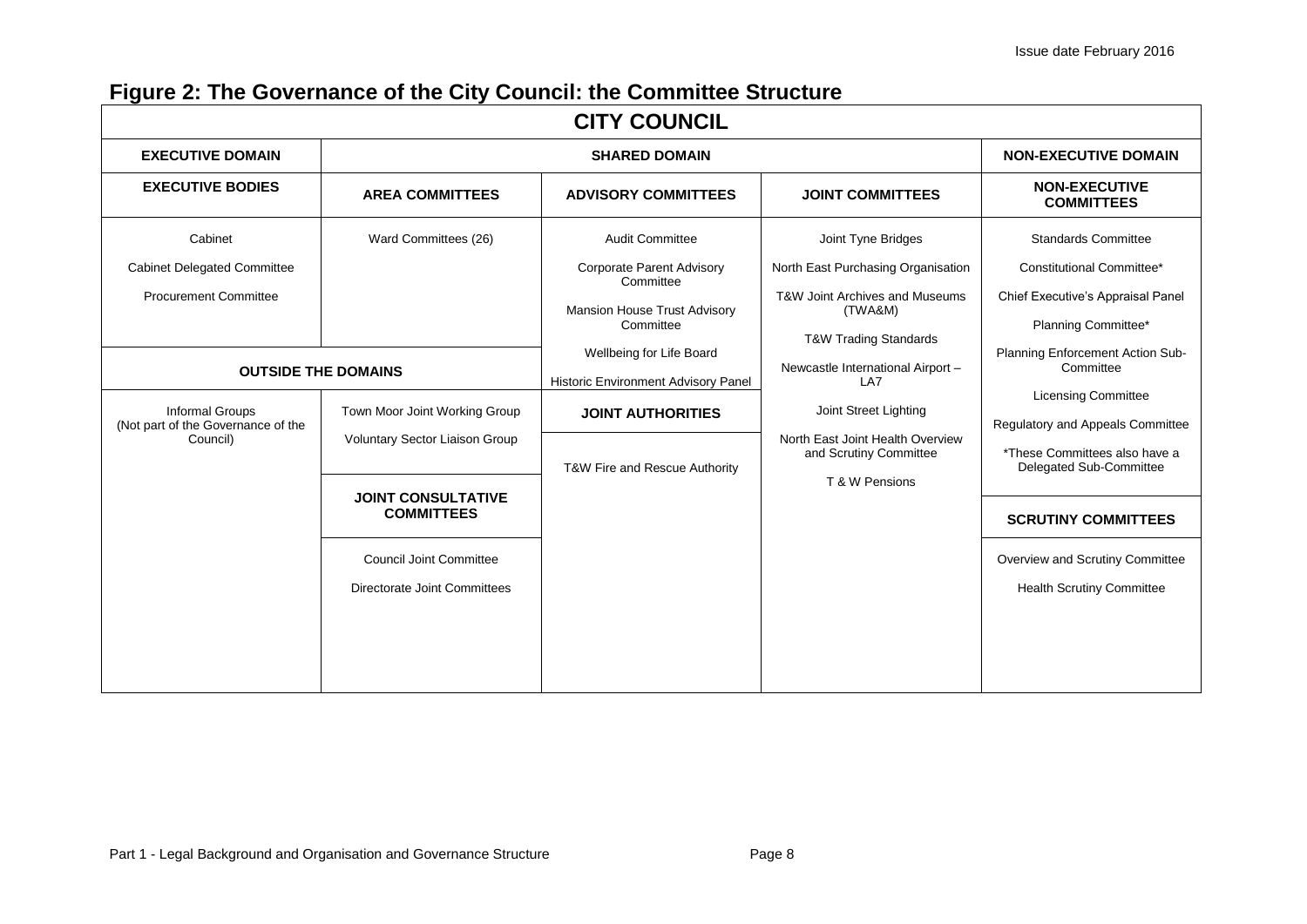# **1.4 Officer Structure**

The Council has people working for it (called 'officers') to give advice, implement decisions and manage the day-to-day delivery of its services. Its Head of Service is the Chief Executive. Some senior officers called Delegated Officers have been given power to make decisions on behalf of the Council. Some officers also have a specific duty to ensure that the Council acts within the law and uses its resources wisely. A code of practice governs the relationships between officers and members of the council. This can be found in **Part 5 Codes and Protocols** of this Charter

#### **(a) Directorates**

Council officers are divided into five Directorates:

- Wellbeing, Care & Learning
- Communities
- Assistant Chief Executive
- Resources
- Investment and Development

#### **(b) Management Structure**

The senior management structure is set out in diagrammatic form at **Figure 3** below**.**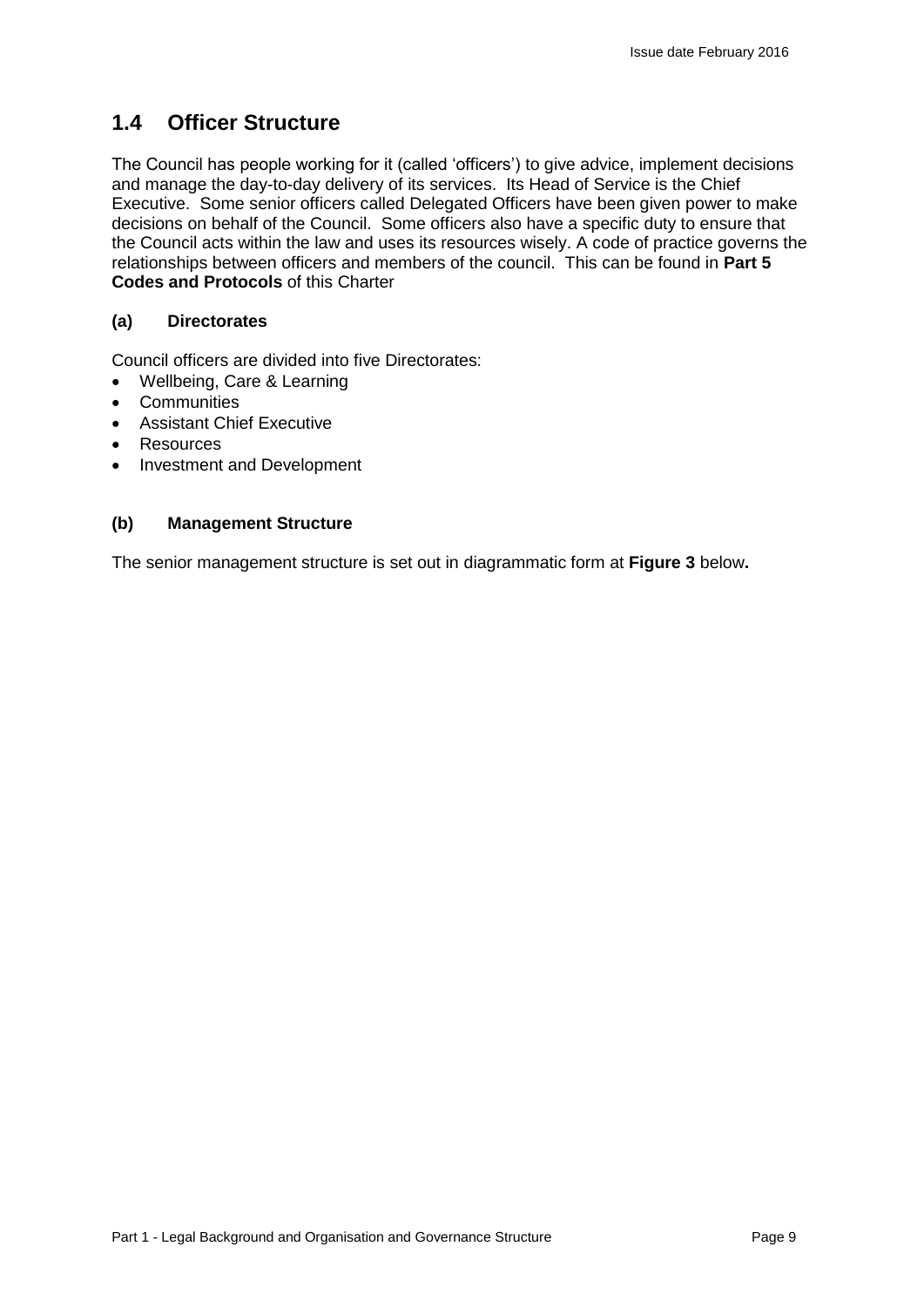## **NB Figure 3 is to be updated**

## **Figure 3: Senior Management Structure**